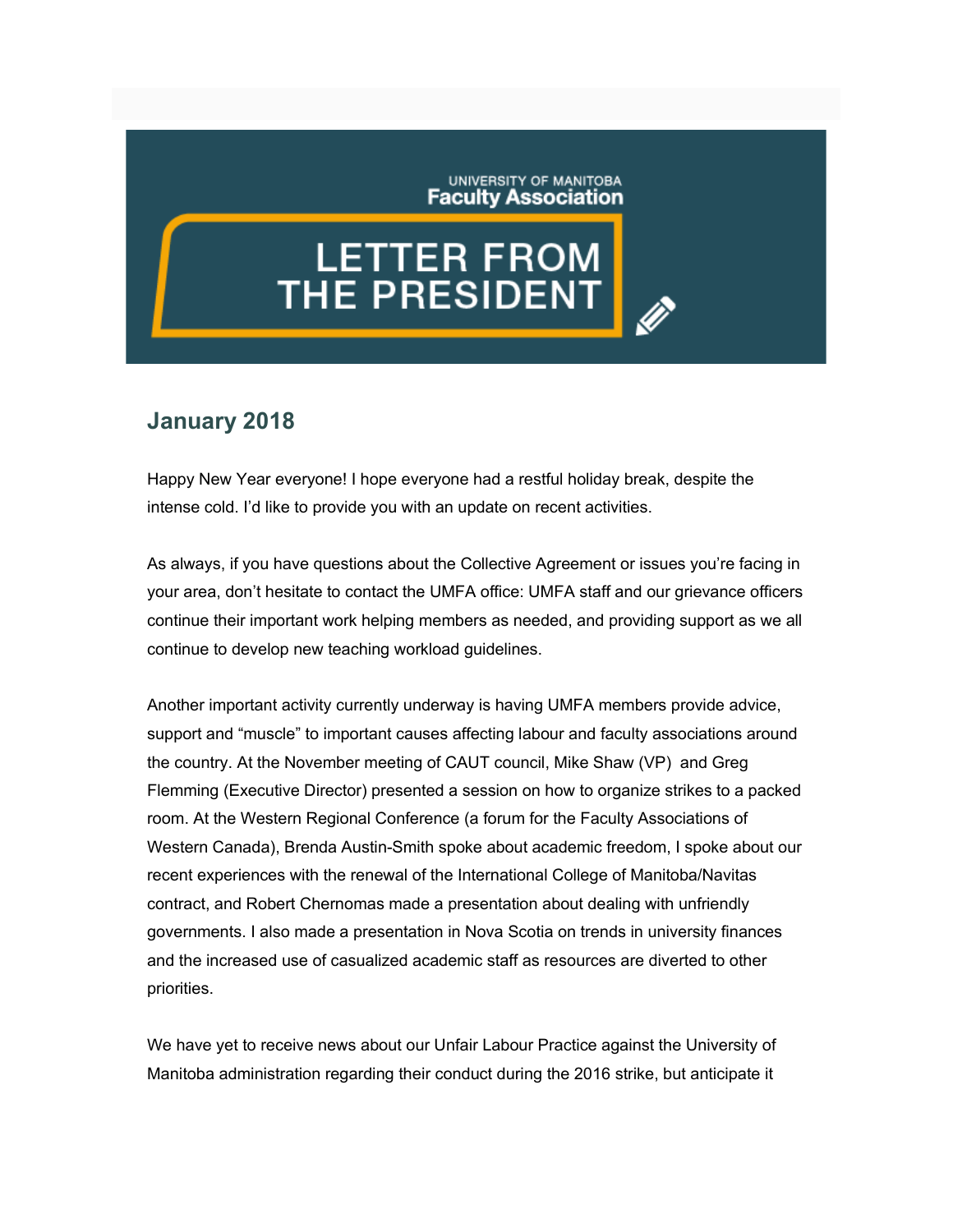arriving any day now. Within 24 hours of receiving it, we'll let everyone know what it contains.

We are also working on lobbying activities to influence legislation affecting many aspects of the quality of university education and research, affordability of education, and working conditions on university campuses. Robert Chernomas, in his role as president of the Manitoba Organization of Faculty Associations (MOFA), and I lobbied the provincial government last spring on the infamous Public Services Sustainability Act and Amendments to the Education Act. In November, we were on Parliament Hill directing our lobbying efforts toward MPs in hopes of encouraging them to enact the important recommendations in the [Naylor report,](http://www.sciencereview.ca/eic/site/059.nsf/eng/home) which include increased tri-council funding.

We also talked about the upcoming review of the copyright legislation which was last passed in 2012. In lobbying, we are encouraged to tell stories to supplement the data to help politicians get a complete picture of an issue. So, I turned my mind to copyright and how it affects UMFA members on the ground.

Over the last ten years we have seen several changes to the steps we needed to take to use copyrighted materials. I've had trouble creating permalinks to electronic resources, or obtaining permissions in a timely fashion. Other times the cost to provide those materials to students has been prohibitive. Fortunately, in more recent years, the interpretations of fair dealing have struck a balance between users and authors that have allowed us to incorporate content in our classrooms with far fewer barriers than in the past. We are asking that politicians resist pressure from the publishing industry and Access Copyright that would force a move backwards. There are also other important copyright issues that have been identified, such as the need to find effective ways to protect copyright on indigenous content.

Our Federal lobbying efforts were coordinated by the CAUT, with materials and information provided by CAUT members. The materials regarding copyright were developed by librarians, who are certainly more versed than me in the nuances of the legislation, which is not at all surprising. Our librarians, after all, are the professionals who preserve, organize, identify, and disseminate information. They raise concerns over the access and preservation of information, support teaching staff to ensure that we adhere to whatever